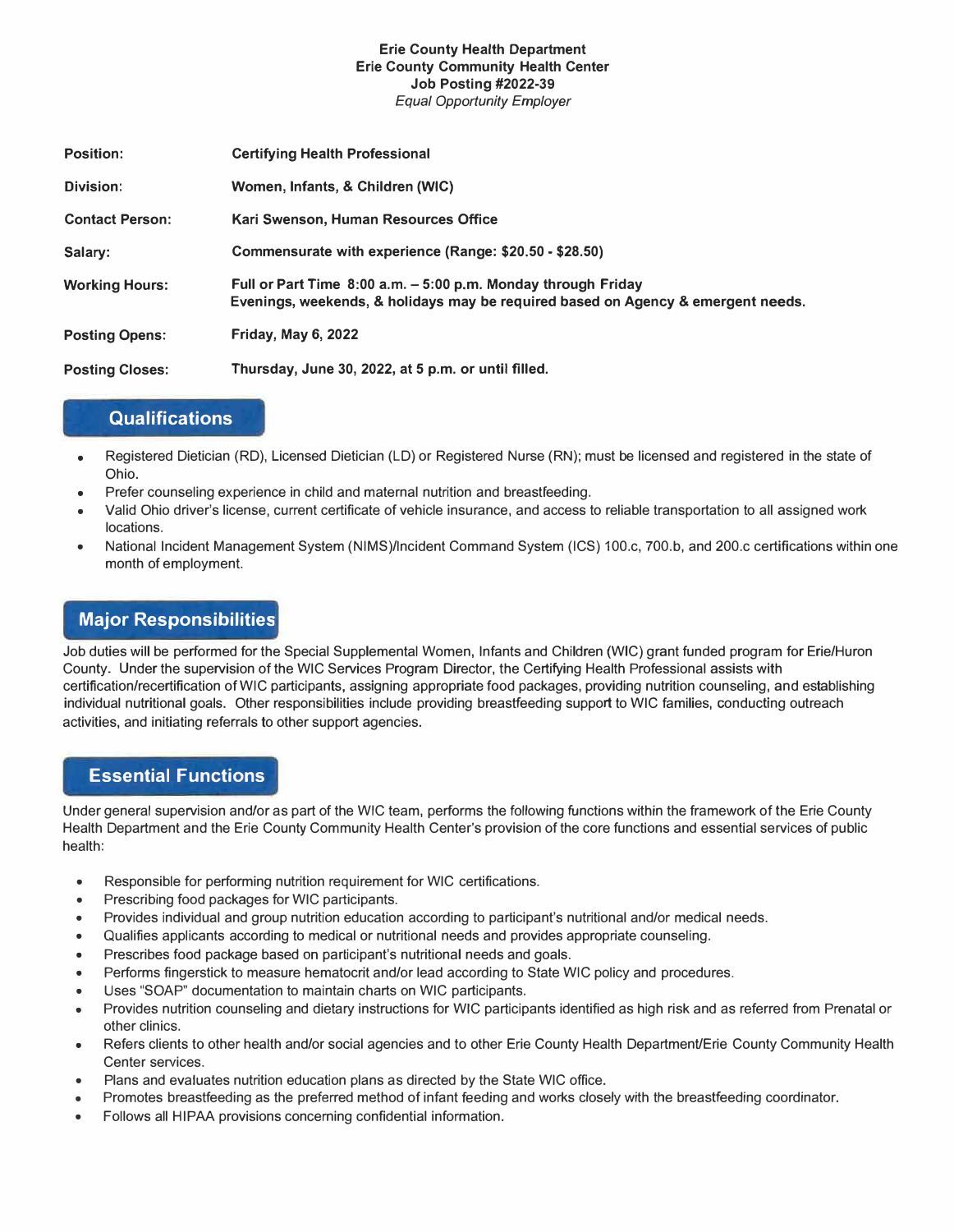- Provides specialized and/or technical agency and program specific information that requires limited interpretation of established policies, procedures, and other relevant sources to internal and/or external customers.
- Interviews internal and/or external customers to establish program-specific documentation and/or identify services needed.
- Shares responsibility for proper maintenance and operation of office machines.
- Obtains and completes appropriate patient forms, ensures patient confidentiality, and maintains orderly medical records. Follows established public health medical records policies and procedures as well as the State and Federal laws that govern the release of health care information.
- Duplicates, collates, scans, assembles, and files materials as requested.  $\bullet$
- Maintains paper filing system.
- Relates public health science skills to the Core Public Health Functions and Ten Essential Services of Public Health.
- Provides public health information and data to individuals, community groups, other agencies, internal customers, and the public about physical, behavioral, environmental, social, economic, and other issues affecting the public's health.
- Under general supervision, prepares public health documents and reports.  $\bullet$
- Adheres to Occupational Safety and Health Administration standards relevant to job duties, such as exposure to bloodborne pathogens.
- Must follow all safety policies and procedures to ensure an accident-free workplace.  $\bullet$
- Maintains, updates, and uses computerized data management systems and utilizes informatics to improve program operations.
- Answers telephones: screens call, responds to inquiries and/or refers callers to appropriate agencies or divisions.  $\blacksquare$
- Under general supervision, composes, drafts, types and/or word processes, proofreads and edits documents, contracts, and/or  $\bullet$ correspondence to ensure these conform to the appropriate use of the English language and established procedures.
- Processes mail and email by attaching related correspondence or information before forwarding, responding to mail when  $\bullet$ appropriate; responds to mail that can be handled personally; identifies priority and/or time-sensitive matters; and maintains security and confidentiality.
- Utilizes appropriate methods for interacting effectively and professionally with persons of all ages and from diverse cultural,  $\bullet$ socioeconomic, educational, racial, and ethnic backgrounds, sexual orientations, lifestyles, and physical abilities.
- Adheres to ethical principles and Erie County Health Department policy in the collection, maintenance, use and dissemination of  $\bullet$ data and information.
- Assists in clerical activities related to the WIC Division according to Agency policies and procedures.
- Performs accurate numerical calculations, and/or other applications.  $\bullet$
- Performs public health emergency response duties as assigned and consistent with job classification and training provided. in response to threats to the public's health.
- Participates in Agency and community emergency response training and drills in support of disaster preparedness consistent  $\bullet$ with job classification.
- This position will be responsible for using quality improvement (QI) and performance management (PM) processes and/or  $\bullet$ techniques to improve the effectiveness of the public health programs. This includes, but is not limited to: creating, implementing, and evaluating performance standards and identifying, implementing, and assessing program quality improvement processes.
- Employee goals and objectives need to be aligned with Agency's goals and objectives listed within the Agency's Strategic Plan.  $\bullet$
- Assumes responsibility for own professional growth and development by pursuing education, participating in professional committees and work groups, and contributing to a work environment where continual improvements in practice are pursued.
- Performs other duties as assigned consistent with job classification.  $\bullet$
- Greets visitors in a friendly, competent, professional, and informed manner.
- Eases any concerns or distress visitors may exhibit.  $\bullet$
- Responds to questions with timely, accurate and complete information.
- Answers and redirects incoming calls as appropriate.  $\bullet$
- Follows all regulations and requirements pertaining to public health, federally qualified health center (FQHC), and Agency policies toward the workplace.

# **Special Requirements**

- Treats others with courtesy and respect in all interactions.  $\bullet$
- Responds with flexibility to changing needs.
- Manages multiple tasks and deadlines.
- Supports and promotes the Agency's vision, mission, and core values.
- Knowledge of rules and regulations (developed after employment).
- Knowledge of Agency personnel policies and procedures (developed after employment).
- Knowledge of the core functions and essential services of public health.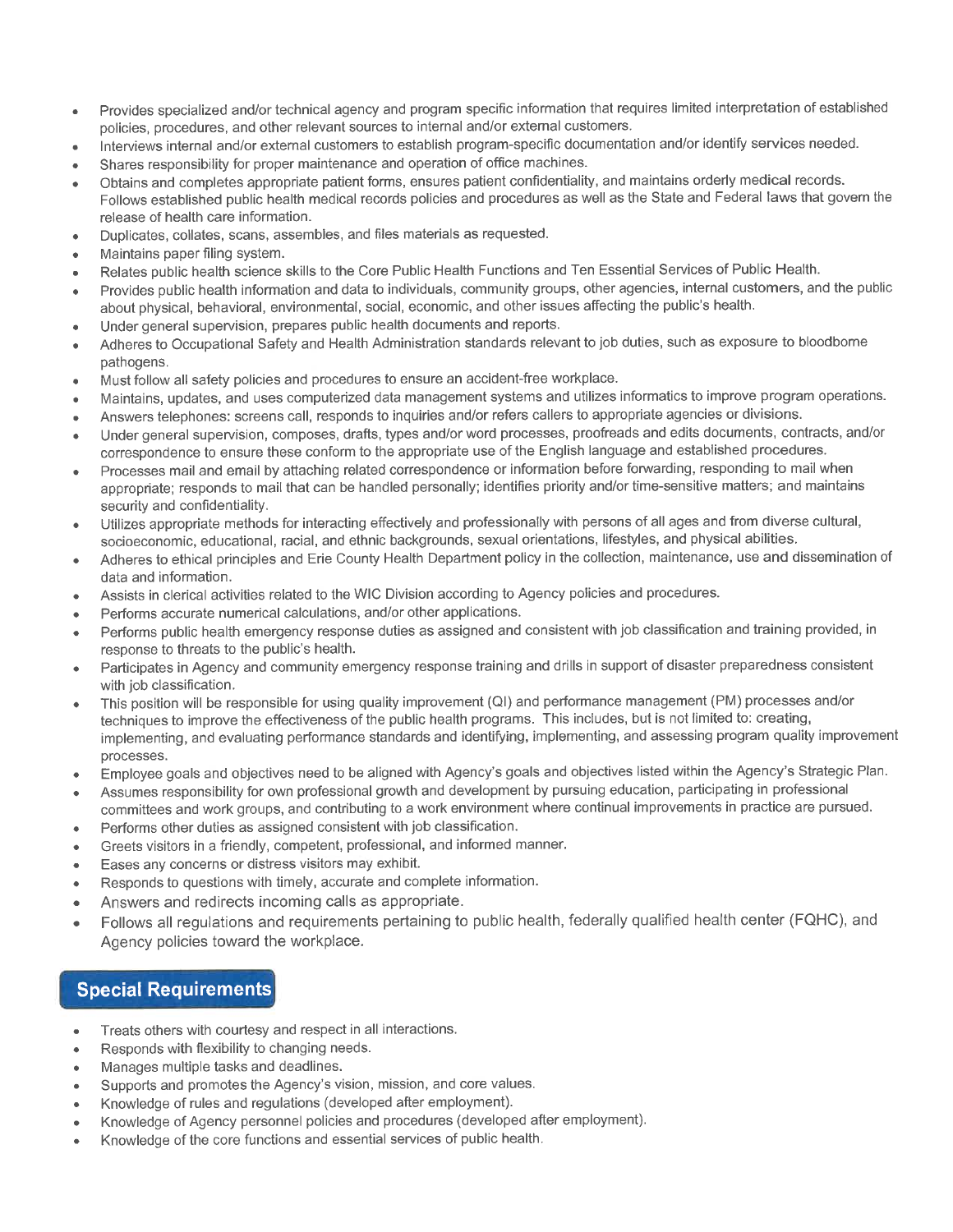- Knowledge of general office principles and practices.  $\bullet$
- Knowledge of software applications relative to the position assignment.
- Knowledge of basic accounting and mathematics.  $\bullet$
- Knowledge of proper English grammar, usage, and spelling.  $\bullet$
- Knowledge of action tracking on specific work assignments or other items related to work position.  $\bullet$
- Ability to keep accurate reports and records.
- Organizational skills.  $\bullet$
- Requires a self-starter with the ability to work both independently and as a team member in a professional environment.
- Good natured with a positive attitude; able to perform under pressure. ٠
- Ability to interact effectively and in a supportive manner with visitors, stakeholders, and public peers.  $\bullet$
- Always courteous and respectful regardless of race, creed, family and/or economic situation.  $\bullet$
- Bilingual language skills a plus.
- Ability to use good judgment and persistence in overcoming challenges, addressing conflicts, and solving problems.  $\bullet$
- Effective oral and written communication skills, including phone skills and etiquette.  $\bullet$
- Attention to detail, and adherence to established policies and procedures required.  $\bullet$
- A problem solver, with the ability to organize and prioritize responsibilities.  $\bullet$
- Is flexible, and able to embrace and implement change.
- Working knowledge of Windows personal computer, Microsoft Word, and Excel.
- Knowledge and understanding of public health accreditation process.
- $\ddot{\phantom{0}}$ Knowledge of the Ohio Nurse Practice Act if applicable.
- Criminal background verification required.
- Ability to time budget in areas of workforce development and Agency duties.

#### Due to the need for all Health Department personnel to respond to public health emergencies, the employee must be assessed for his/her ability to meet the physical demands of performing the following activities:

- Engage in the following movements: climbing, balancing, stooping, kneeling, crouching, reaching, standing, walking, lifting,  $\triangleright$ fingering, grasping, feeling and writing and repetitive motions.
- Must be able to be fitted and wear NIOSH 95 mask. (Requires the elimination of facial hair/beard.)  $\blacktriangleright$
- Exert up to 50 pounds of force frequently, and/or a negligible amount of force constantly to move objects.  $\blacktriangleright$
- Hearing ability sufficient enough to communicate with others effectively in person and over the phone.  $\blacktriangle$
- Ability to hear and respond to internal or external emergency or evacuation alarms.  $\blacktriangleright$
- Visual ability must be sufficient enough to read typewritten documents, computer screen and drive a car. ⋗

If unable to demonstrate these abilities based upon a standardized, objective assessment performed by external occupational health professionals, all reasonable accommodations will be made, in compliance with the Americans with Disabilities Act and any other applicable Federal and Ohio law.

## **Working Conditions**

- General office setting in health department facilities, as well as occasionally in community sites including clients' homes and workplaces.
- Work performed in the community is sometimes subject to conditions that range from inclement weather to dangerous conditions such as snow/ice, cold, heat, noise, wetness/humidity, vibration, sudden temperature changes, and poor illumination at the job site or due to travel on the job. Travel to and from off-site locations may subject worker to increased risk of driving hazards. Community locations may subject worker to communicable diseases, insects and other disease vectors, toxins, hazardous materials, chemicals and animals.
- In all settings, employees in this classification may occasionally need to relate to members of the public who exhibit challenging atypical or hostile behaviors and/or communication.
- May include alternate sites, temporary locations and/or multiple locations depending on the public health emergency.

## **Equipment Used**

Including, but not limited to computer, fax, copier, scanner, calculator, multi-line telephone, cell phone, camera, video recorder, public health and medical equipment and supplies related to duties, and personal vehicle.

□ Low □ Medium 図 High